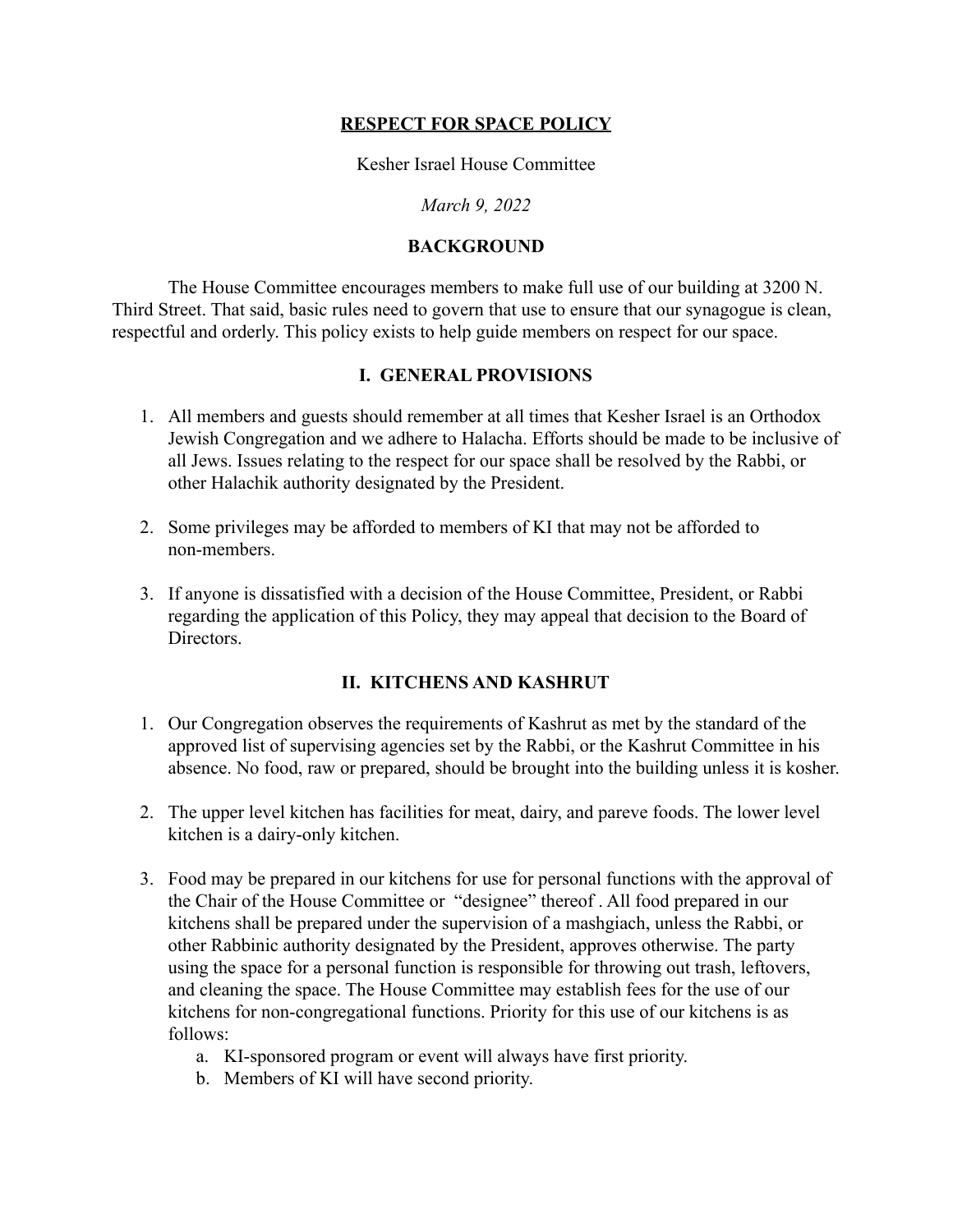- c. The person who requested the use of the kitchen first, shall have priority over someone who requests the use later in time.
- d. With prior approval of the Chair of the House Committee or "designee" thereof, non-members may use the kitchens but will have last priority.

### **III. TIDINESS**

- 1. Except when there is a function, KI has no ability to clean up after members and guests after they have used our facilities. Members and guests should "police" themselves, put away any books they use, put chairs and tables in their proper location, and treat the shul like you would treat your own home.
- 2. KI employs a janitor who cleans the building once a week, generally on the first or second work day after Shabbat or a Chag. If anyone sees any rubbish or thing that requires cleaning (e.g. a paper towel on the floor), they are encouraged to clean up the mess themselves. Also, they should alert the Chair of the House Committee or "designee" thereof.
- 3. Parents should clean up after their children.
- 4. If anyone or their child creates a condition that requires janitorial services or a professional to restore, KI will obtain the services of a janitor or professional to clean or repair that thing. The member or guest will be charged in full for the cost.

# **IV. USE OF KI FURNITURE**

All furniture, equipment, and fixtures in the synagogue should be treated respectfully. No one should abuse the furniture, equipment or fixtures. If anyone or their child damages any furniture, equipment or fixtures, they will be expected to pay for the repair or replacement that item.

KI's furniture (tables, chairs, etc.) is intended for use in our synagogue. It should not be removed from the synagogue except with the explicit permission of the Chair of the House Committee or "designee" thereof. The person who is using the furniture, is responsible for picking up and returning the furniture to KI. The furniture should be returned to KI as soon as possible after any external use. If that furniture is damaged, the person who borrowed the furniture is expected to pay for it or to have it repaired properly. ONLY MEMBERS OF KI WILL BE PERMITTED TO BORROW KI FURNITURE.

# **V. SPECIAL RULES FOR SANCTUARY AND CHAPEL**

The sanctuary and chapel are special, sacred spaces. They are where we keep our Sefer Torahs and where we daven to G-d. As such, they should be treated with special sanctity. Also, we have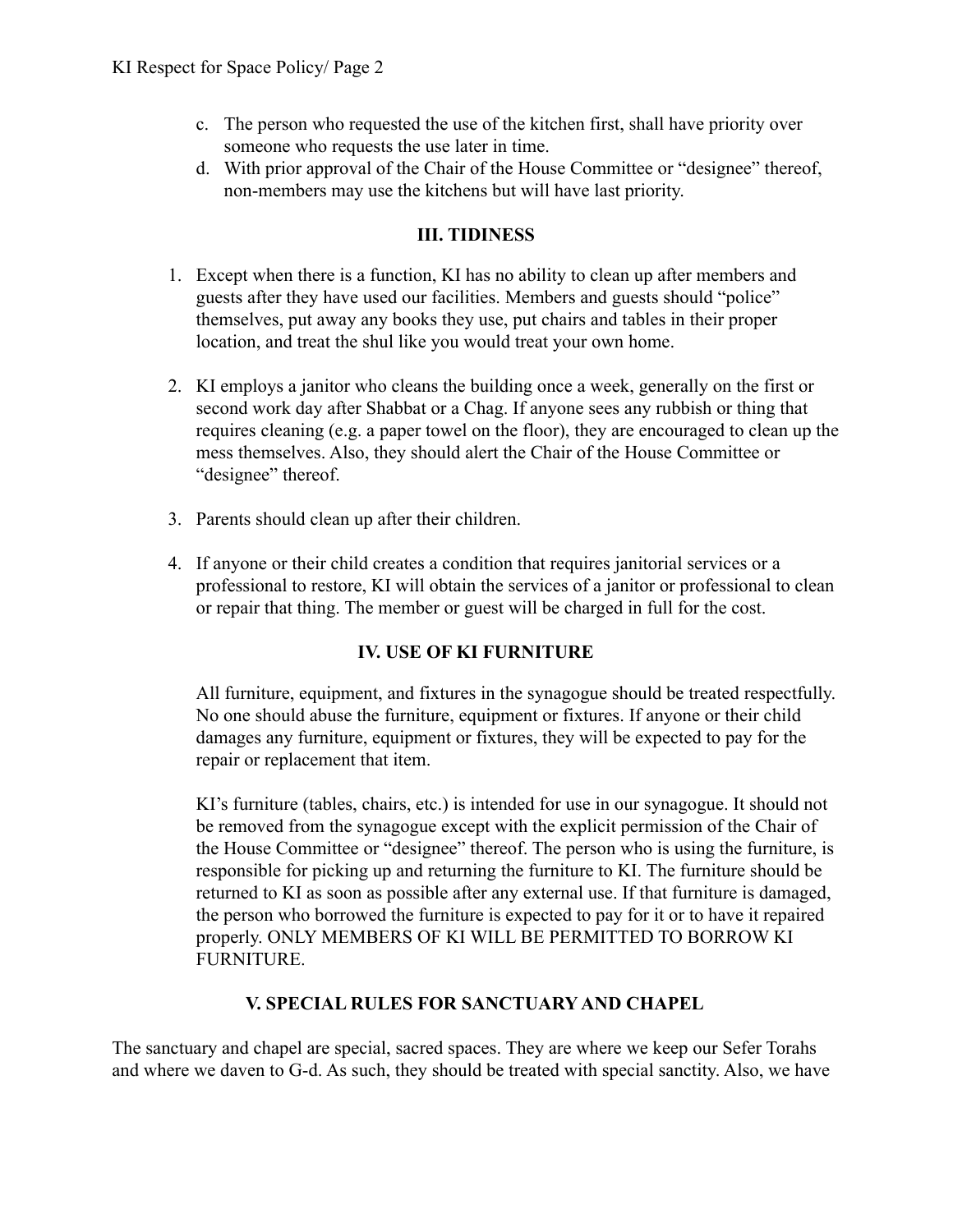### KI Respect for Space Policy/ Page 3

limited space and members and guests need to be mindful of the space needs of others.

- 1. The sanctuary and chapel should only rarely be used for non-religious events. Sacred services, davening and study would be considered acceptable events for this sacred space. Acceptable events other than services, davening or study, would be congregational meetings, large board meetings, large classes, weddings, bar and bat mitzvah gatherings, and other similar events that cannot be accommodated elsewhere. Generally, other spaces in KI should be used for those events. Special respect for the sanctuary and chapel should be shown during such meetings and events. The Rabbi or President should decide which non-religious events are acceptable for the sanctuary or chapel.
- 2. All books used during services or study sessions should be returned to the bookshelves provided by KI following services. Chairs and tables should be returned to the place they were in at the beginning of services.
- 3. No one "owns" their space in the main sanctuary. We have limited space and members need to be respectful of the space needs of other members**.** While members and guests are encouraged to bring whatever sefers, books and learning aids they like during services, they should be removed following the conclusion of Shabbat/Yom Tov. Individual "shtenders" may be used during services, but must be removed following the conclusion of Shabbat/Yom Tov. Individually-owned tallisim, and bags for those items, should be removed after the conclusion of Shabbat/Yom Tov. e A separate area will be maintained in or near the sanctuary for members to store their personal items. If sefers, books, learning aids, shtenders, tallisim, f'fillan, bags for storing them, and the like are not removed by the owner within a reasonable time following the conclusion of Shabbat/Yom Tov, the House Committee may remove those items to an appropriate location.
- 4. With respect to our daily chapel, members and guests are encouraged to bring personal sefers, books and learning aids and Individual "shtenders." Members are encouraged, but not required, to store their belongings between services in a storage area which will be provided by KI. Also, members should make every effort to "police" their seating area, so it is presentable as a sacred space within our shul. It is possible that personal property that is left unattended may be moved to clean the chapel or if it is necessary to rearrange furniture.

### **VI. USE SPACE AS INTENDED**

- 1. All locked/private rooms should be used as intended
- 2. This currently includes the kitchens, the storage/janitor closets, the IT closet, and the wine cellar but would include additional rooms, should they be designated and locked for specific purposes. These rooms should only be used for their designated purpose